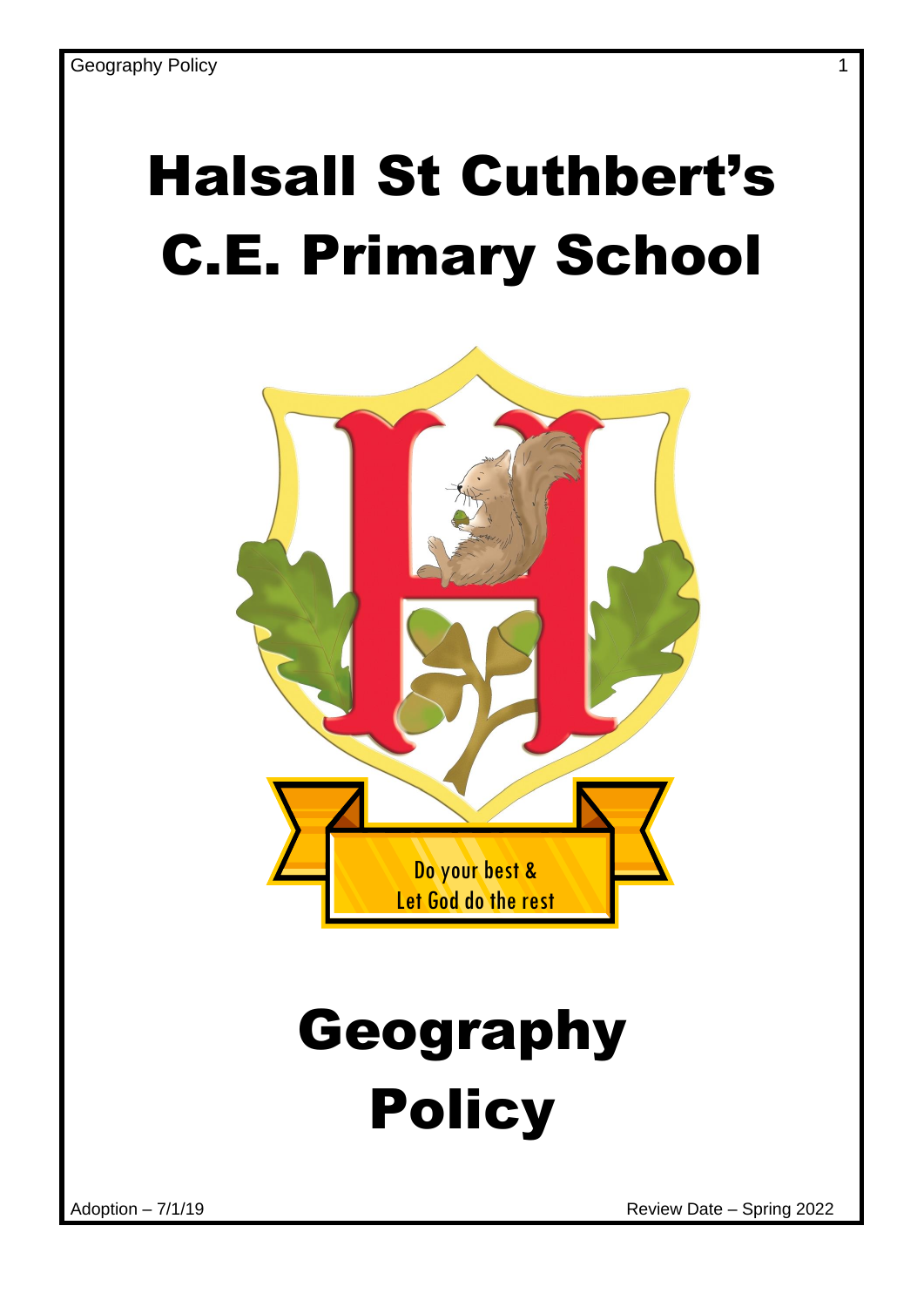#### **Document Purpose**

This policy document aims to reflect the philosophy of our school in relation to how Geography is both taught and learnt. It provides a framework through which all staff can approach Geography and gives guidance in areas such as curriculum content, planning and assessment.

This policy is intended to be used in conjunction with the QCA scheme of work. This identifies which areas of the curriculum are covered by each class and to what extent. It is intended that this policy and the QCA scheme of work will form the basis for the teaching of Geography. The scheme covers:

- Geographical enquiry and skills
- Knowledge and understanding of places
- Knowledge and understanding of patterns and processes
- Knowledge and understanding of environmental change and sustainable development.

#### **Aims - Foundation Stage**

At the foundation stage children will:

- Show curiosity and interest by exploring their surroundings.
- Investigate places by identifying key features and stating likes and dislikes.

#### **Aims – Key Stage 1**

At Key Stage One, Geography is about developing knowledge, skills and understanding relating to children's own environment and the people who live there, and developing an awareness of the wider world.

Children will:

- Investigate and learn about the physical and human features of their own environment.
- Appreciate how their locality is similar to and different from other places.
- Focus on geographical questions like, what is it? Where is it? What is it like? How did it get like this?
- Develop and use geographical enquiry skills, including field work skills, geographical terms, making and using maps, and using photographs.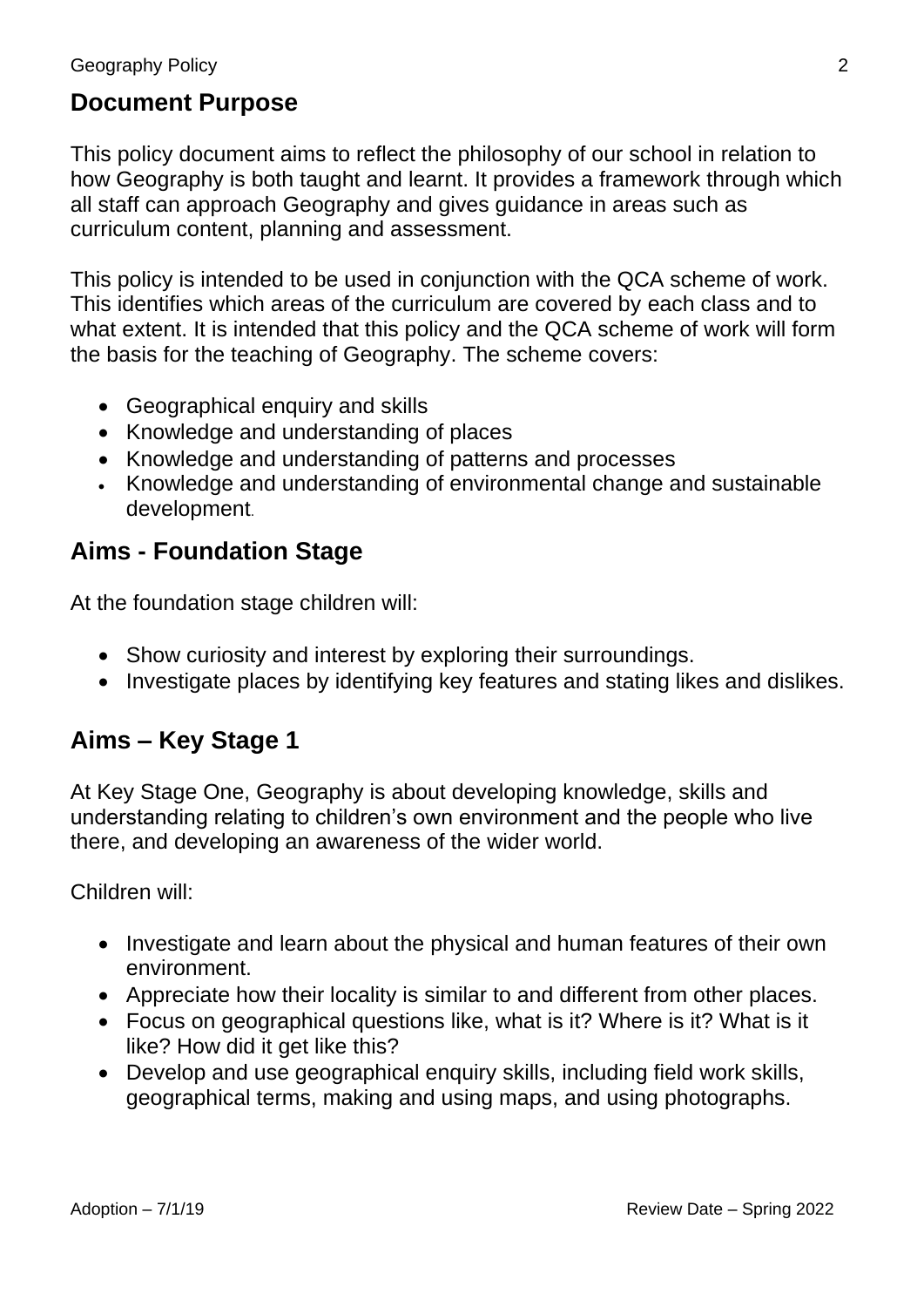#### **Aims – Key Stage 2**

At Key Stage Two, Geography is about developing knowledge, skills and understanding relating to people, places and environments at different scales, in the United Kingdom and overseas, and in appreciation of how places relate to each other and the wider world.

Children will:

- Study places and themes at different scales, from local to national, in the United Kingdom and overseas.
- Investigate how people and places are linked and how they relate to the wider world.
- Study how and why physical and human features are arranged as they are in a place or environment
- Investigate how people are influenced by and affect environments.
- Focus on geographical questions like What is it like? How did it get like this? How and why is it changing?
- Develop and use geographical enquiry skills, including fieldwork and IT skills, geographical terms, making and using maps, and using photographs.

#### **Curriculum and School Organisation**

Our curriculum covers the areas set by the national curriculum. The geography curriculum will be planned to ensure suitable progression through the programme of study devised for each class. We will endeavour to achieve a wide coverage of the national curriculum programmes of study as children move through the school. Detailed planning of Geography work will take place on a half termly and weekly basis by the class teacher and will be seen in medium and short term plans. Detailed curriculum content and progression can be found in the school scheme of work for Geography and in individual teacher files. The Geography coordinator will evaluate the Geography curriculum annually and draw up a development plan based upon findings. The development of the Geography curriculum will involve all members of staff.

#### **Education for Sustainable Development**

We recognise that Geography plays a significant part in promoting education for sustainable development through:-

 Developing pupils' knowledge and understanding of the concepts of sustainable development, such as interdependence, quality of life, global development, resource use, and diversity and the skills to act upon this understanding.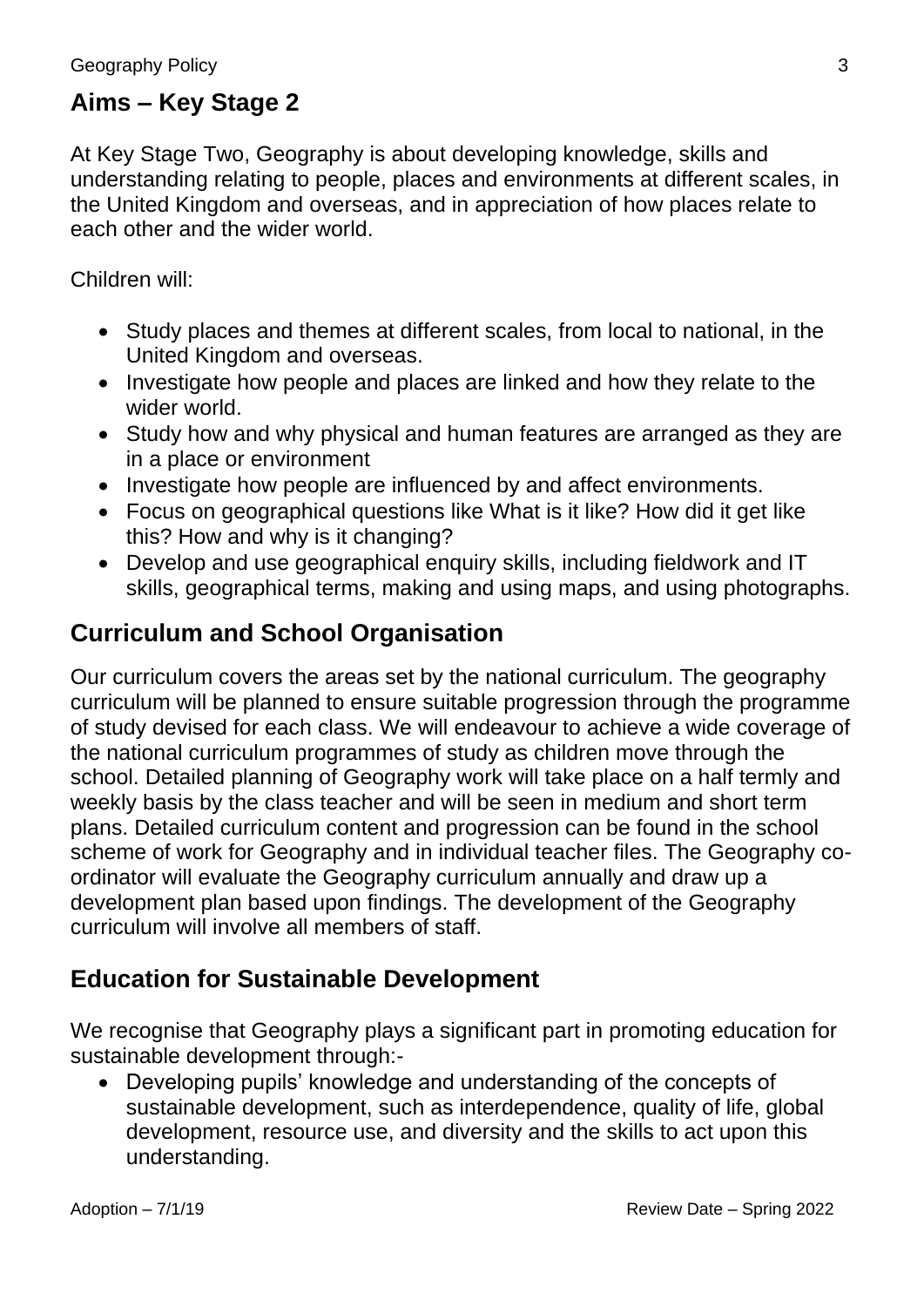Geography Policy 4

• Developing pupils' skills of critical enquiry and an ability to handle and interpret information.

#### **Learning across the Curriculum**

Geography can make an important contribution and offer a stimulating context for the development of pupils' literacy and numeracy skills. In history and RE, Geographical knowledge is essential in order to place events and themes in context. The enquiry approach is common to the Humanities subjects. At School we promote learning in the following areas of the curriculum through geography, as recommended in the Geography National Curriculum (2000), pages 8 & 9:-

- Key skills: including communication; application of number: IT; working with others; improving own learning and performance; problem solving.
- Education for Sustainable Development:
- Pupils' spiritual, moral, social and cultural development;
- Citizenship:
- Thinking skills, particularly geographical enquiry and helping pupils to evaluate information and reflect on their own work.

The geography National Curriculum handbook (p.8) provides a range of examples of ways in which geography promotes these aspects. At Halsall St Cuthbert's we seek to develop learning across the curriculum through geography wherever opportunities arise.

#### **Use of Information Communication Technology**

Pupils will be provided with opportunities to develop and apply their ICT capability to support their learning in geography. They will use CD-ROMS and the Internet selectively to find information, e-mail to communicate with people in other places and databases/spreadsheets to handle and present information. Geographyspecific IT skills will also be developed. The Geography co-ordinator maintains a list of ICT resources for geography

### **Time Allocation**

Each class will complete 3 units of Geography work per year, lasting 6 weeks each.

#### **Assessment and Record Keeping**

Assessment of each of the QCA schemes of work will take place half termly. See teacher's assessment files.